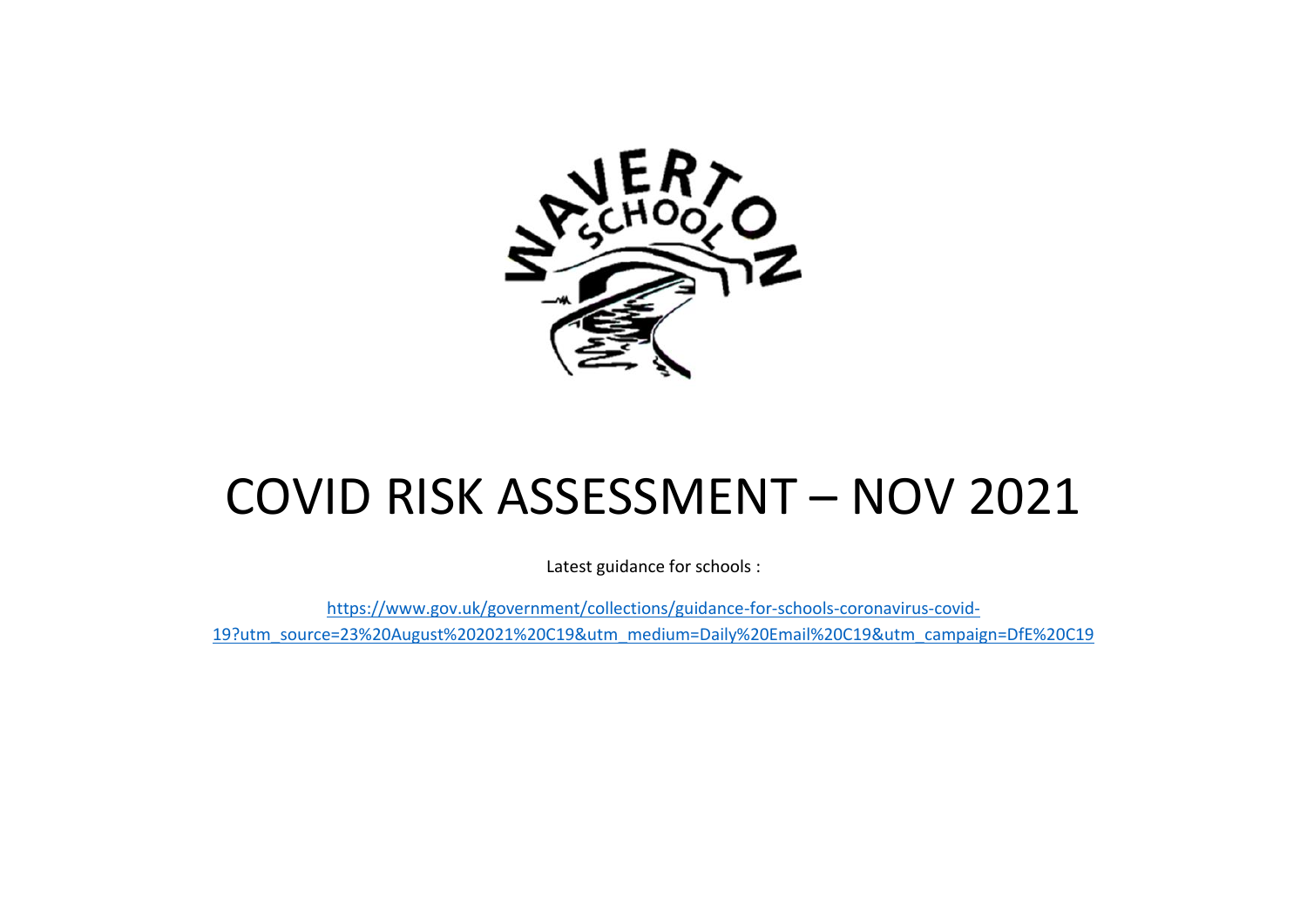| Hazard/<br><b>Activity</b>                 | Persons at<br><b>Risk</b>                      | <b>Risk</b>               | <b>Control measures in use</b>                                                                                                                                                                                                                                                                                                                                                                                                                                                                                                                                                                                                                                                                                                                                                                                                                                                                                                                                                                                                                                                                                                                                                                                                                                                                                                                                                                                                                   | <b>Residual</b><br>risk<br>rating<br>H/M/L | <b>Further Action</b><br><b>Required</b> |           |
|--------------------------------------------|------------------------------------------------|---------------------------|--------------------------------------------------------------------------------------------------------------------------------------------------------------------------------------------------------------------------------------------------------------------------------------------------------------------------------------------------------------------------------------------------------------------------------------------------------------------------------------------------------------------------------------------------------------------------------------------------------------------------------------------------------------------------------------------------------------------------------------------------------------------------------------------------------------------------------------------------------------------------------------------------------------------------------------------------------------------------------------------------------------------------------------------------------------------------------------------------------------------------------------------------------------------------------------------------------------------------------------------------------------------------------------------------------------------------------------------------------------------------------------------------------------------------------------------------|--------------------------------------------|------------------------------------------|-----------|
|                                            |                                                |                           |                                                                                                                                                                                                                                                                                                                                                                                                                                                                                                                                                                                                                                                                                                                                                                                                                                                                                                                                                                                                                                                                                                                                                                                                                                                                                                                                                                                                                                                  |                                            | <b>YES</b>                               | <b>NO</b> |
| Awareness of<br>policies and<br>procedures | <b>Staff</b><br><b>Pupils</b><br><b>Others</b> | Inadequate<br>information | All staff, parents, governors, visitors and volunteers are<br>$\bullet$<br>aware of all relevant policies and procedures.<br>All staff have access to all relevant guidance and legislation<br>including, but not limited to, the following:<br>The Reporting of Injuries, Diseases and Dangerous<br>$\bullet$<br><b>Occurrences Regulations (RIDDOR) 2013</b><br>The Health Protection (Notification) Regulations 2010<br>$\bullet$<br>Public Health England (PHE) (2017) 'Health protection in<br>schools and other childcare facilities'<br>DfE and PHE (2020) 'COVID-19: guidance for educational<br>$\bullet$<br>settings'<br>The relevant staff receive any necessary training that helps<br>$\bullet$<br>minimise the spread of infection, e.g. infection control<br>training.<br>The school keeps up-to-date with advice issued by, but not<br>limited to, the following:<br><b>DfE</b><br>$\bullet$<br><b>NHS</b><br>$\bullet$<br>Department for Health and Social Care<br><b>PHE</b><br>Staff are made aware of the school's infection control<br>$\bullet$<br>procedures in relation to coronavirus via email or staff<br>meetings and contact the school as soon as possible if they<br>believe they may have been exposed to coronavirus.<br>Parents are made aware of the school's infection control<br>procedures in relation to coronavirus via letter/email - they<br>are informed that they must contact the school as soon as | <b>MED</b>                                 |                                          |           |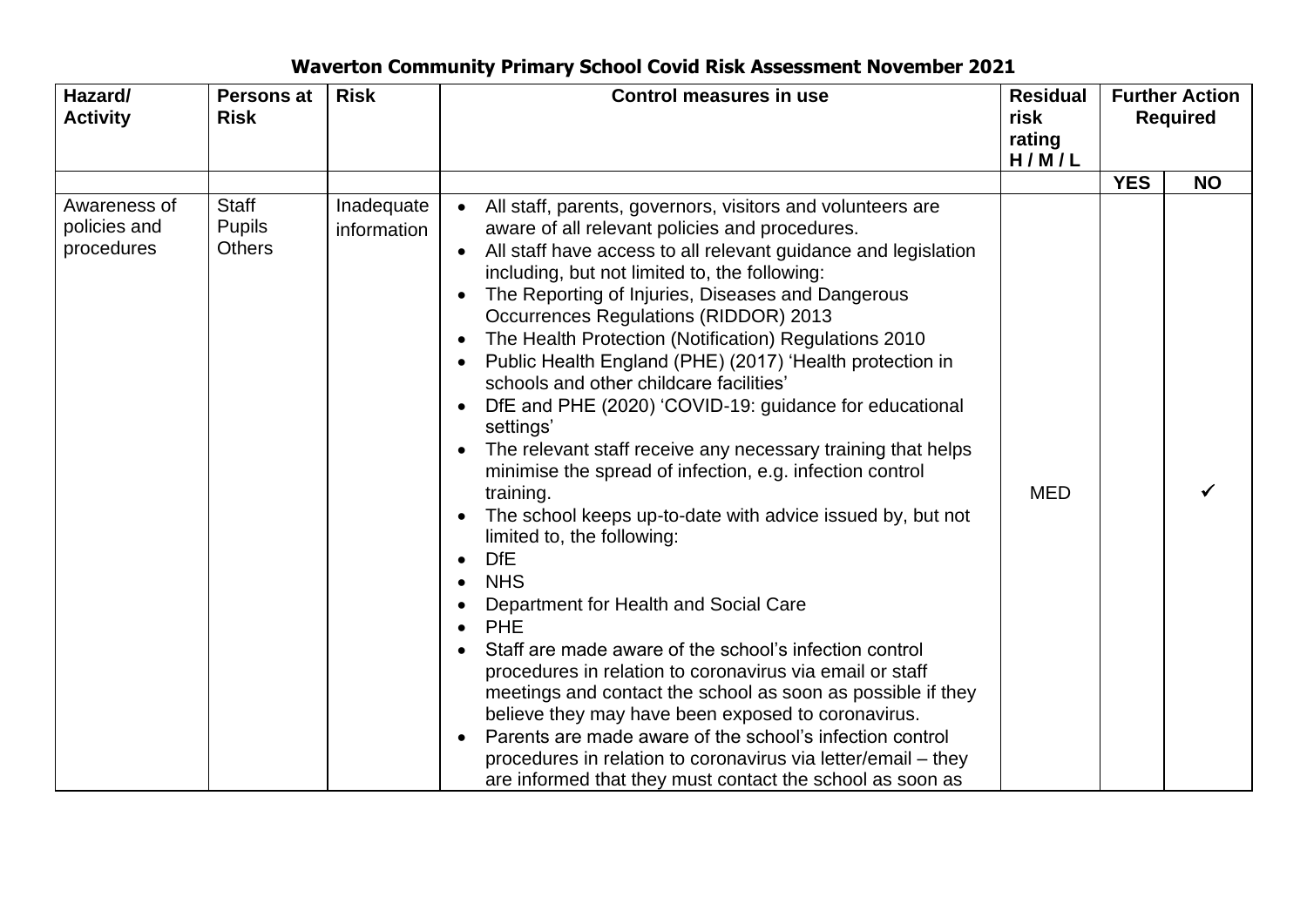|                                                                                |                                                |                      | possible if they believe their child has been exposed to<br>coronavirus.<br>Pupils are made aware of the need to tell a member of staff if<br>$\bullet$<br>they feel unwell.                                                                                                                                                                                                                                                                                                                                                                                                                                               |            |  |
|--------------------------------------------------------------------------------|------------------------------------------------|----------------------|----------------------------------------------------------------------------------------------------------------------------------------------------------------------------------------------------------------------------------------------------------------------------------------------------------------------------------------------------------------------------------------------------------------------------------------------------------------------------------------------------------------------------------------------------------------------------------------------------------------------------|------------|--|
| Disruption to the<br>running of the<br>school in cases<br>of local<br>outbreak | Staff<br><b>Pupils</b><br><b>Others</b>        | Infection<br>control | The school has an up-to-date Business Continuity Plan in<br>place – the plan is reviewed as necessary.<br>The school adheres to and keeps up-to-date with the latest<br>$\bullet$<br>local and national advice about school closures - advice is<br>sought from the local HPT or DfE helpline where required.<br>Follow Government advice and follow any instructions<br>$\bullet$                                                                                                                                                                                                                                         | <b>MED</b> |  |
| Cleaning of<br>school                                                          | Staff<br><b>Pupils</b><br><b>Others</b>        | Infection<br>Control | All hard surfaces to be cleaned on a regular basis, this will<br>$\bullet$<br>include<br>All door handles<br>➤<br>All tables and chairs used by staff and pupils<br>Toilet flushes and regular cleaning of toilets.<br>All classrooms to have spray disinfectant and where possible<br>$\bullet$<br>disposable cloths. If disposable cloths are not available use<br>once and then put in wash.<br>Regular cleaning of surfaces will reduce the risk of spreading<br>$\bullet$<br>the virus.<br>All used cloths thrown away to be double bagged and then<br>$\bullet$<br>placed in a secure area <i>i.e.</i> lockable bin. | <b>MED</b> |  |
| Ventilation<br>class/office                                                    | <b>Pupils</b><br><b>Staff</b>                  | Infection<br>control | Identify any poorly ventilated spaces and take steps to<br>improve fresh air flow<br>Where appropriate open external windows, internal doors<br>$\bullet$<br>and external doors to improve natural ventilation<br>If external doors are opened, ensure that they are not fire<br>$\bullet$<br>doors and are safe to do so                                                                                                                                                                                                                                                                                                  | <b>MED</b> |  |
| Poor hygiene<br>practice                                                       | <b>Staff</b><br><b>Pupils</b><br><b>Others</b> | <b>III Health</b>    | You should continue to ensure that children clean their hands<br>regularly, this can be done with soap and water or hand<br>sanitiser                                                                                                                                                                                                                                                                                                                                                                                                                                                                                      | <b>MED</b> |  |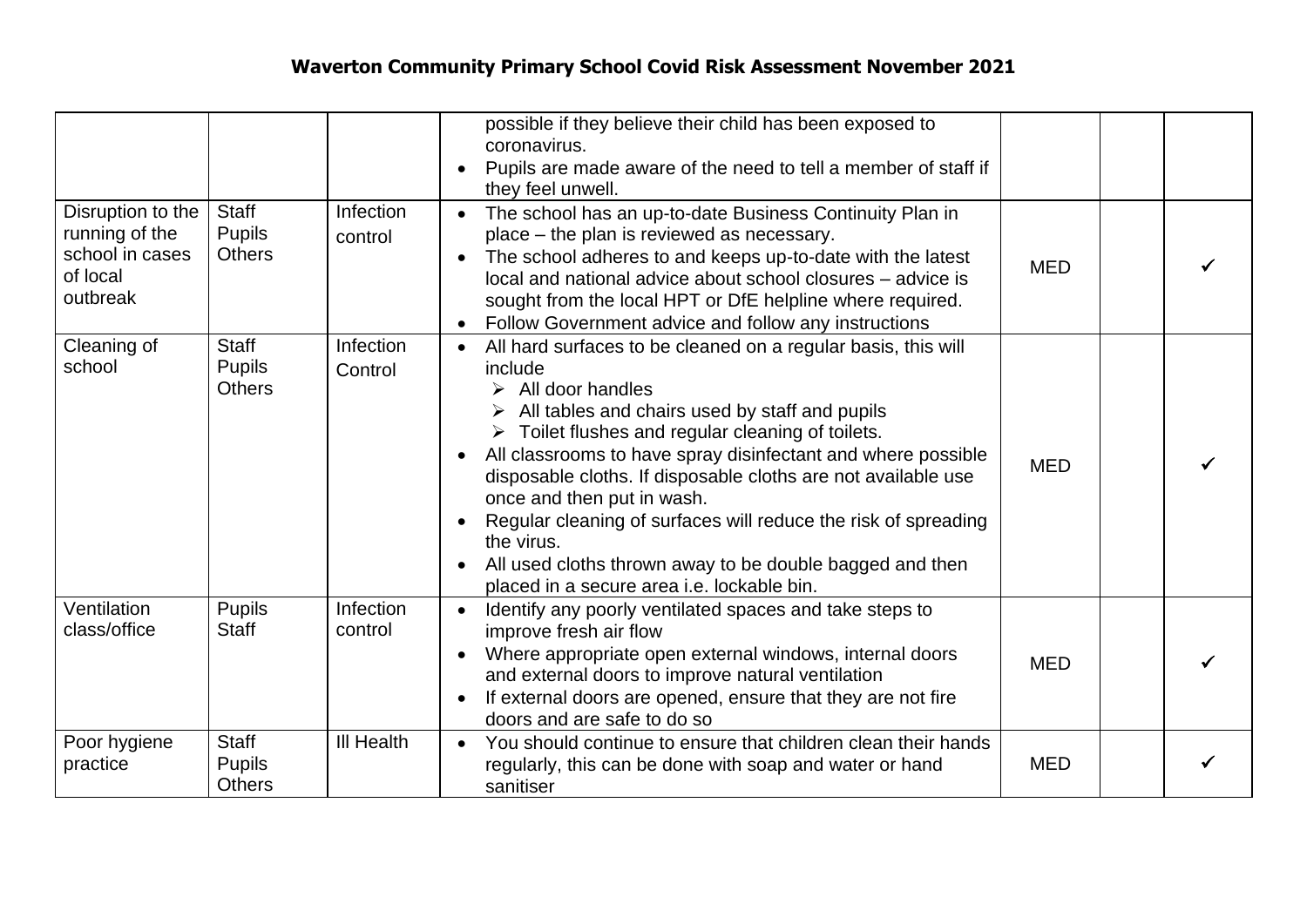|                        |                                         |                                 | Staff and visitors are encouraged to wash their hands with<br>soap or alcohol-based sanitiser (that contains no less than<br>60% alcohol) and follow infection control procedures in<br>accordance with the DfE and PHE's guidance.<br>Sufficient amounts of soap (or hand sanitiser where<br>$\bullet$<br>applicable), clean water and paper towels are supplied in all<br>toilets and kitchen areas.<br>Pupils are supervised by staff when washing their hands to<br>ensure it is done correctly, where necessary.<br>Pupils are discouraged from sharing cutlery, cups or food.<br>$\bullet$<br>All cutlery and cups are thoroughly cleaned before and after<br>$\bullet$<br>use.<br>Cleaners to carry out daily, thorough cleaning that follows<br>$\bullet$<br>national guidance and is compliant with the COSHH Policy<br>and the Health and Safety Policy.<br>A senior member of staff arranges enhanced cleaning to be<br>$\bullet$<br>undertaken where required - advice about enhanced<br>cleaning protocols is sought from the HPT/PHE |            |  |
|------------------------|-----------------------------------------|---------------------------------|----------------------------------------------------------------------------------------------------------------------------------------------------------------------------------------------------------------------------------------------------------------------------------------------------------------------------------------------------------------------------------------------------------------------------------------------------------------------------------------------------------------------------------------------------------------------------------------------------------------------------------------------------------------------------------------------------------------------------------------------------------------------------------------------------------------------------------------------------------------------------------------------------------------------------------------------------------------------------------------------------------------------------------------------------|------------|--|
| Spread of<br>infection | Staff<br><b>Pupils</b><br><b>Others</b> | Lack of<br>infection<br>control | Spillages of bodily fluids, e.g. respiratory and nasal<br>$\bullet$<br>discharges, are cleaned up immediately in line with guidance,<br>using PPE at all times.<br>Parents are informed not to bring their children to school or<br>on the school premises if they show signs of being unwell<br>and believe they have been exposed to coronavirus.<br>Staff and pupils do not return to school before the minimum<br>$\bullet$<br>recommended exclusion period (or the 'self-isolation' period)<br>has passed, in line with national guidance.<br>Pupils who are unwell are not taken on school trips or<br>permitted to enter public areas used for teaching, e.g.<br>swimming pools.                                                                                                                                                                                                                                                                                                                                                            | <b>MED</b> |  |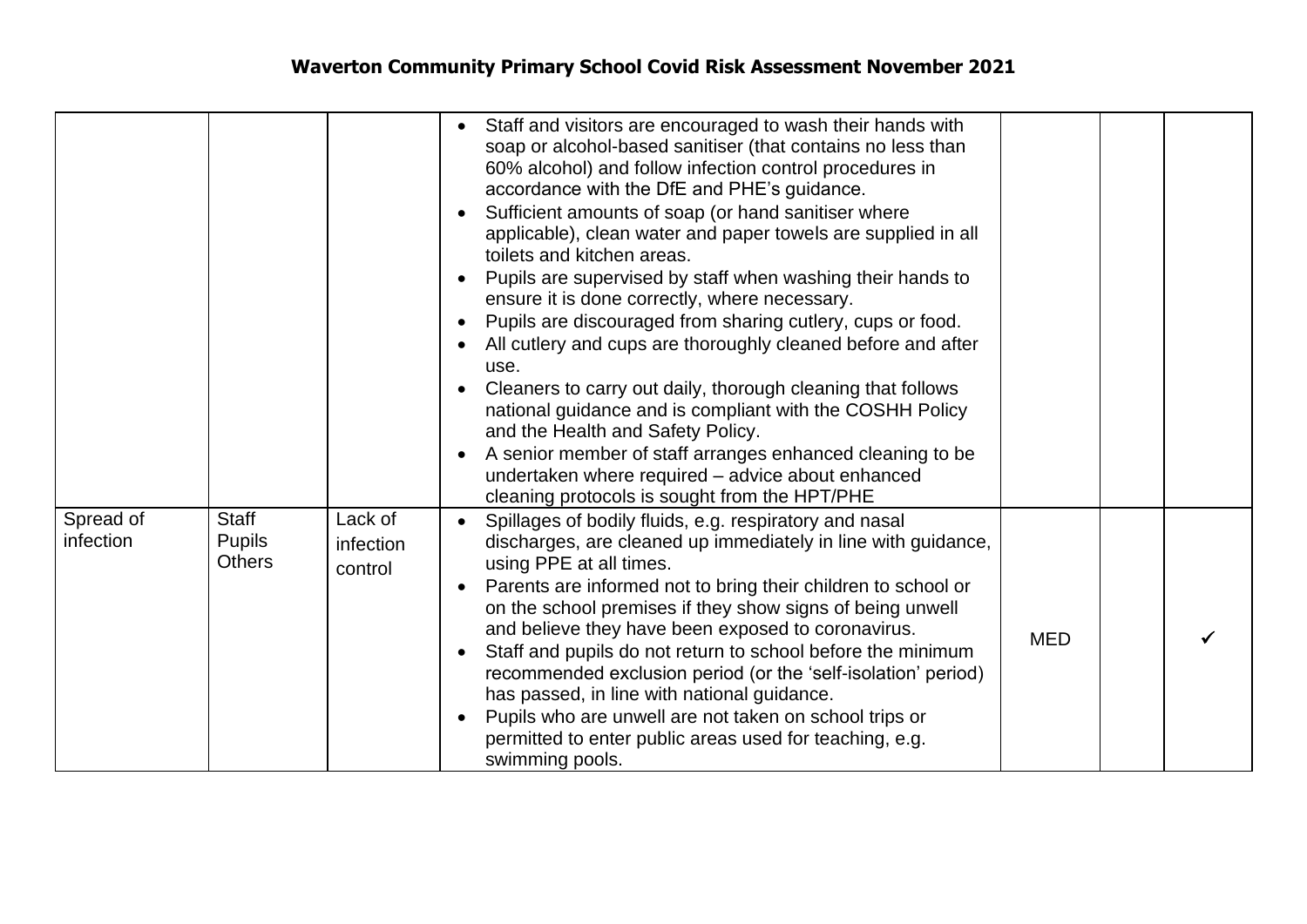|                         |                               |                      | Parents notify the school if their child has an impaired<br>immune system or a medical condition that means they are<br>vulnerable to infections.<br>The school in liaison with individuals' medical professionals<br>$\bullet$<br>where necessary, reviews the needs of pupils who are<br>vulnerable to infections.<br>Any additional provisions for pupils who are vulnerable to<br>infections are put in place by the headteacher, in liaison with<br>the pupil's parents where necessary.                                                                                                                                                                                          |            |  |
|-------------------------|-------------------------------|----------------------|----------------------------------------------------------------------------------------------------------------------------------------------------------------------------------------------------------------------------------------------------------------------------------------------------------------------------------------------------------------------------------------------------------------------------------------------------------------------------------------------------------------------------------------------------------------------------------------------------------------------------------------------------------------------------------------|------------|--|
| Classroom<br>management | <b>Pupils</b><br><b>Staff</b> | Infection<br>control | It is no longer required for forward facing tables etc however<br>$\bullet$<br>care should still be taken on table management in a<br>classroom setting.<br>Outbreak management plans should cover the possibility of<br>reintroduction of restrictions on mixing for a temporary period<br>in case of local outbreak.<br>https://www.gov.uk/government/publications/coronavirus-<br>covid-19-local-restrictions-in-education-and-childcare-<br>settings/contingency-framework-education-and-childcare-<br>settings<br>It would be sensible to revert back to previous control<br>measures in the event of a local outbreak.<br>Continue to use a cautious approach with arrangements. | <b>MED</b> |  |
| Assemblies              | <b>Pupils</b><br>Staff        | Infection<br>Control | There are no restrictions in place for holding assemblies and<br>$\bullet$<br>singing in the school hall although to begin with no whole<br>school singing will take place                                                                                                                                                                                                                                                                                                                                                                                                                                                                                                             | <b>MED</b> |  |
| Lunchtimes              | <b>Pupils</b><br><b>Staff</b> | Infection<br>Control | Lunchtime arrangements can revert back to previous<br>$\bullet$<br>arrangements.<br>Tables must still be cleaned on a regular basis throughout<br>dinner time activities.                                                                                                                                                                                                                                                                                                                                                                                                                                                                                                              | <b>MED</b> |  |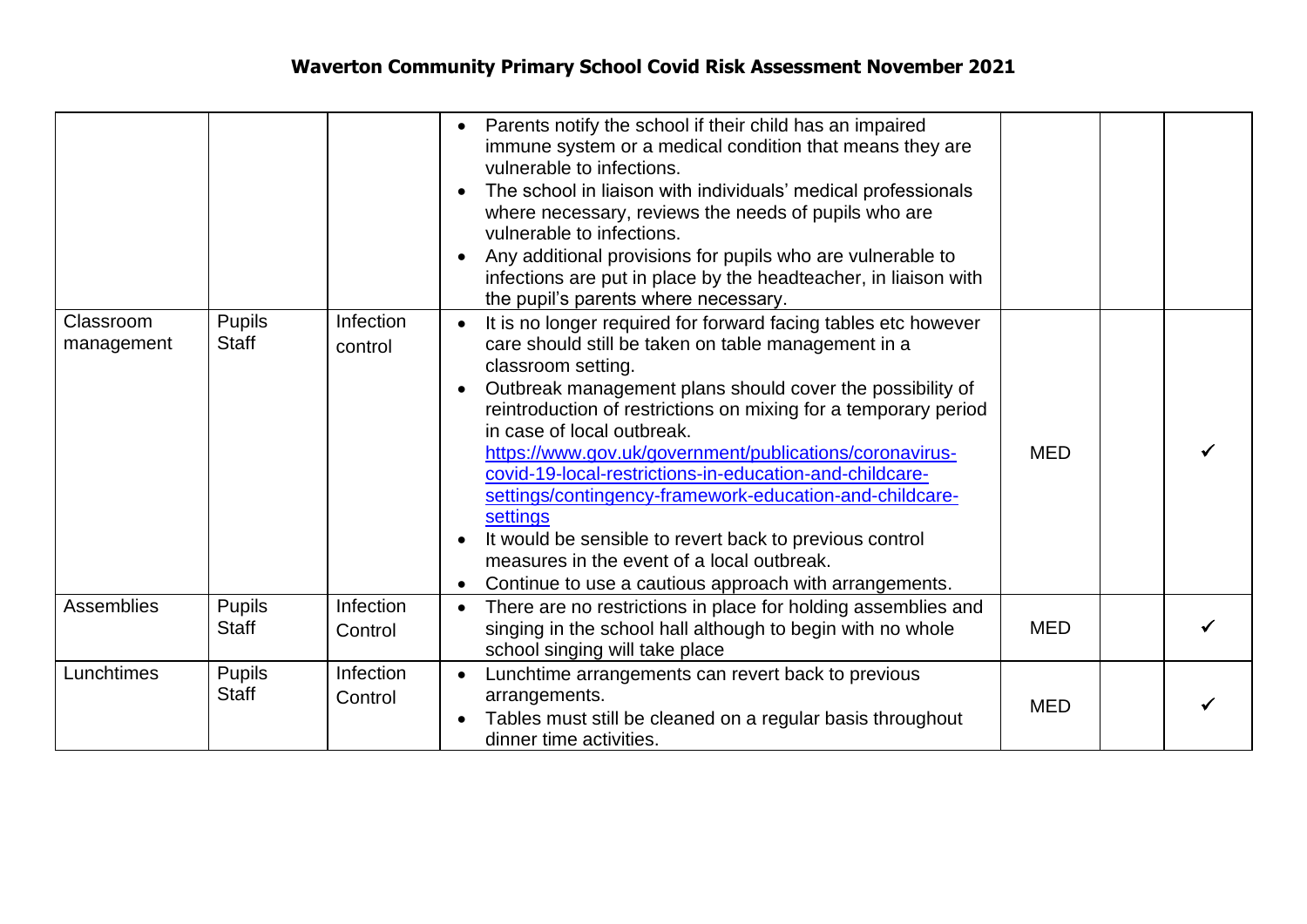| Playtime and<br>using<br>equipment                           | <b>Pupils</b><br><b>Staff</b>           | Infection<br>Control        | Previous playtimes and groups can be reinstated and no<br>$\bullet$<br>restrictions in place regarding using and sharing play<br>equipment. However each class will continue to have<br>designated areas which will be reviewed at the end of<br><b>Autumn Term</b>                                                                                                                                                                                                                                                                                                                                                                                                                                                                                                                                                                             | <b>MED</b> |  |
|--------------------------------------------------------------|-----------------------------------------|-----------------------------|-------------------------------------------------------------------------------------------------------------------------------------------------------------------------------------------------------------------------------------------------------------------------------------------------------------------------------------------------------------------------------------------------------------------------------------------------------------------------------------------------------------------------------------------------------------------------------------------------------------------------------------------------------------------------------------------------------------------------------------------------------------------------------------------------------------------------------------------------|------------|--|
| Personal<br>Protective<br>Equipment<br><b>Face Coverings</b> | <b>Pupils</b><br>Staff                  | Infection<br>control        | Face coverings are no longer advised for staff and visitors in<br>classrooms, corridors or communal areas<br>It is recommended that they are worn in enclosed and<br>crowded spaces where you may come into contact with<br>people you don't normally meet.<br>School will follow director of local public health advice in<br>cases of local outbreak.<br>Schools put into place any actions or precautions advised by<br>$\bullet$<br>their local HPT.<br>https://assets.publishing.service.gov.uk/government/uploads/<br>system/uploads/attachment_data/file/999722/PPE_in_educat<br>ion_childcare_and_childrens_social_care_settings.pdf                                                                                                                                                                                                    | <b>MED</b> |  |
| <b>III Health</b>                                            | Staff<br><b>Pupils</b><br><b>Others</b> | Coronaviru<br>S<br>Symptoms | Staff are informed of the symptoms of possible coronavirus<br>$\bullet$<br>infection, e.g. a cough, loss or change to sense of smell or<br>taste and high temperature and are kept up-to-date with<br>national guidance about the signs, symptoms and<br>transmission of coronavirus.<br>Any pupil or member of staff who displays signs of being<br>unwell, such as having a cough, fever or a loss or change to<br>their sense of smell or taste, and believes they have been<br>exposed to coronavirus, is immediately taken out of the class<br>and placed in an area where they will not come into contact<br>with others and are supervised at all times. (in library area<br>by the wall near entrance to the hall)<br>For pupils the relevant member of staff calls for emergency<br>assistance immediately if pupils' symptoms worsen. | <b>MED</b> |  |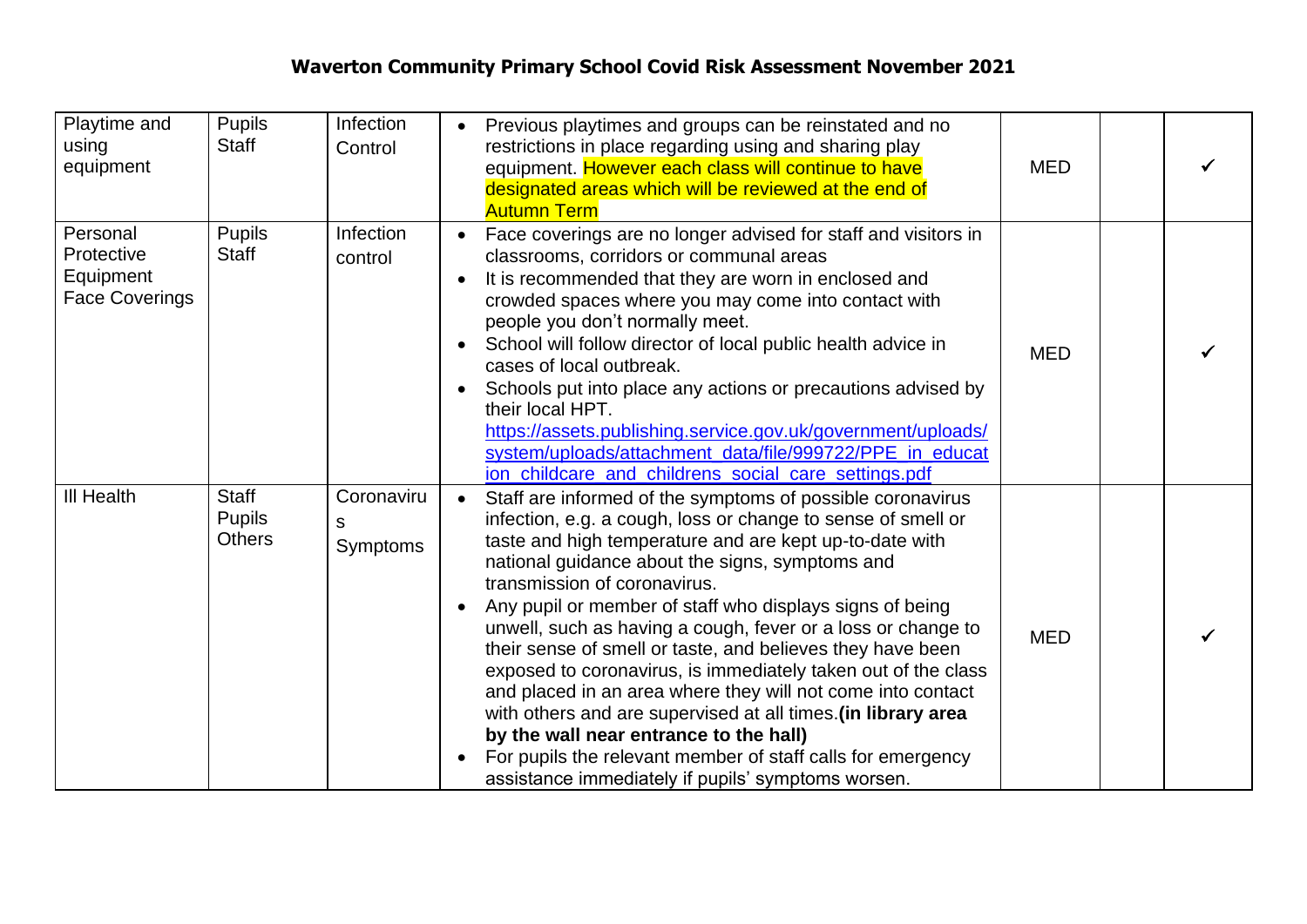|                                        |                        |                      | The parents of unwell pupils are informed as soon as<br>possible of the situation by a relevant member of staff.<br>Where contact with a pupil's parents cannot be made,<br>appropriate procedures are followed in accordance with<br>those outlined in governmental guidance.<br>Unwell pupils who are waiting to go home are kept in an area<br>where they can be at least two metres away from others (in<br>library area by the wall near entrance to the hall)<br>Areas used by unwell staff and pupils who need to go home<br>are appropriately cleaned once vacated, using a disinfectant<br>and care to be taken when cleaning all hard surfaces.<br>If unwell pupils and staff are waiting to go home, they are<br>instructed to use unisex toilet only to the rest of the school<br>to minimise the spread of infection.<br>Any pupils who display signs of infection are taken home<br>immediately, or as soon as practicable, by their parents – the<br>parents are advised to contact NHS 111 immediately or call<br>999 if the pupil becomes seriously ill or their life is at risk.<br>Any members of staff who display signs of infection are sent<br>home immediately and are advised to contact NHS 111<br>immediately or call 999 if they become seriously ill or their life<br>is at risk.<br>Any medication given to ease the unwell individual's<br>symptoms, e.g. Paracetamol, is administered in accordance<br>with the Administering Medications Policy. |            |  |
|----------------------------------------|------------------------|----------------------|-----------------------------------------------------------------------------------------------------------------------------------------------------------------------------------------------------------------------------------------------------------------------------------------------------------------------------------------------------------------------------------------------------------------------------------------------------------------------------------------------------------------------------------------------------------------------------------------------------------------------------------------------------------------------------------------------------------------------------------------------------------------------------------------------------------------------------------------------------------------------------------------------------------------------------------------------------------------------------------------------------------------------------------------------------------------------------------------------------------------------------------------------------------------------------------------------------------------------------------------------------------------------------------------------------------------------------------------------------------------------------------------------------------------------------------------------------------------------------------|------------|--|
| Autumn Term<br>Asymptomatic<br>testing | <b>Pupils</b><br>Staff | Infection<br>Control | No testing is required of Primary age children<br>Staff should undertake twice weekly home tests whenever<br>they are on site until the end of Autumn Term when this will<br>be reviewed                                                                                                                                                                                                                                                                                                                                                                                                                                                                                                                                                                                                                                                                                                                                                                                                                                                                                                                                                                                                                                                                                                                                                                                                                                                                                          | <b>MED</b> |  |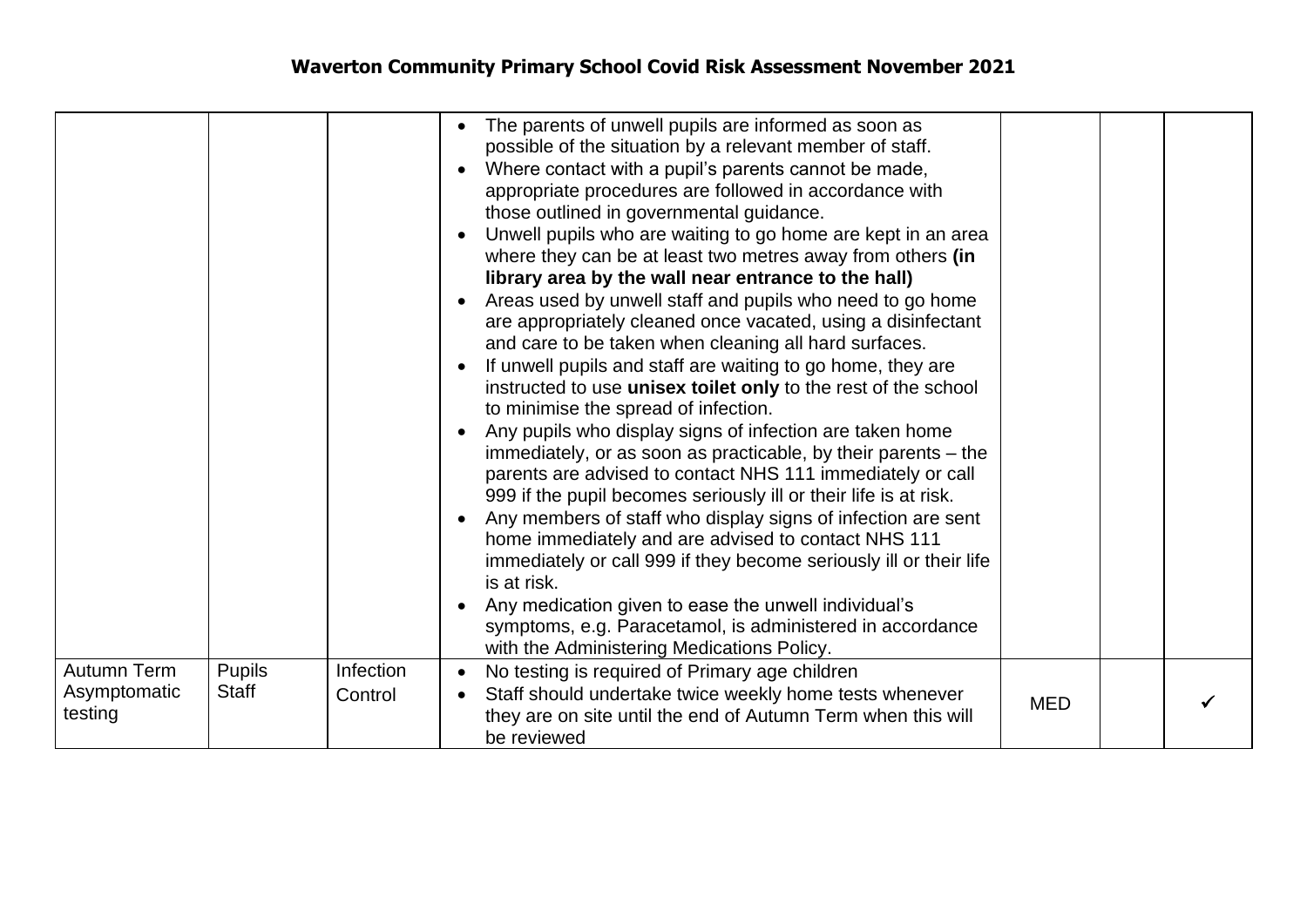| <b>Positive Cases</b> | <b>Pupils</b><br><b>Staff</b> | Infection<br>control | School no longer need to do contact tracing as close<br>contacts will be identified via NHS Test and Trace.<br>School will support NHS Test and Trace when required to<br>$\bullet$<br>help identify close contacts<br>From 16th August 2021<br>From 16 August 2021, children under the age of 18 years<br>old will no longer be required to self-isolate if they are<br>contacted by NHS Test and Trace as a close contact of a<br>positive COVID-19 case.<br>Instead, children will be contacted by NHS Test and Trace,<br>$\bullet$<br>informed they have been in close contact with a positive case<br>and advised to take a PCR test.<br>We would encourage all individuals to take a PCR test if<br>$\bullet$<br>advised to do so.<br>Recommended LFD testing for a total of 10 consecutive days<br>in addition to a PCR test (on day 3-5 after first exposure) for<br>pupil household contacts (please see letter to headteachers<br>dated 20.10.2021). A child can continue to attend school if<br>their results (PCR & LFD) are negative.<br>Continue to have a role in working with health protection<br>$\bullet$<br>teams in the case of a local outbreak. If there is an outbreak<br>in a setting or if central government offers the area an<br>enhanced response package, a director of public health<br>might advise a setting to temporarily reintroduce some<br>control measures.<br><b>Staff / Pupils</b><br>with a positive lateral flow test result should self-isolate in line<br>$\bullet$ | <b>MED</b> |  |
|-----------------------|-------------------------------|----------------------|-------------------------------------------------------------------------------------------------------------------------------------------------------------------------------------------------------------------------------------------------------------------------------------------------------------------------------------------------------------------------------------------------------------------------------------------------------------------------------------------------------------------------------------------------------------------------------------------------------------------------------------------------------------------------------------------------------------------------------------------------------------------------------------------------------------------------------------------------------------------------------------------------------------------------------------------------------------------------------------------------------------------------------------------------------------------------------------------------------------------------------------------------------------------------------------------------------------------------------------------------------------------------------------------------------------------------------------------------------------------------------------------------------------------------------------------------------------------------------------------------------------------|------------|--|
|                       |                               |                      | with the stay at home guidance and get a PCR test to check<br>if they have COVID-19 and continue to self-isolate<br>If the PCR test is taken within 2 days of the positive lateral<br>$\bullet$<br>flow test, and is negative, it overrides the self-test and the                                                                                                                                                                                                                                                                                                                                                                                                                                                                                                                                                                                                                                                                                                                                                                                                                                                                                                                                                                                                                                                                                                                                                                                                                                                 |            |  |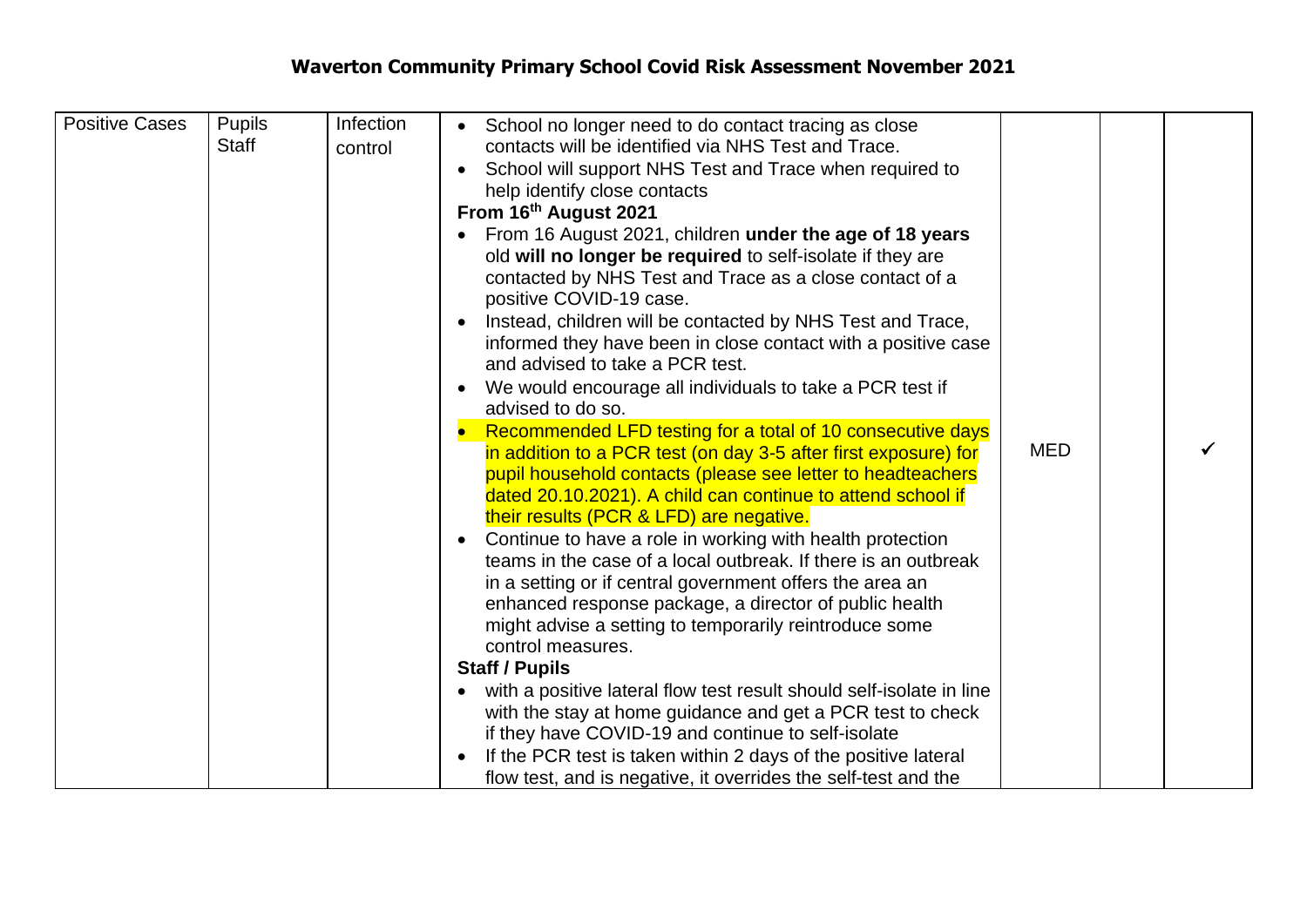|                                                 |                                         |                                 | pupils/staff can return to school as long as the individual<br>doesn't have COVID-19 symptoms                                                                                                                                                                                                                                                                                                                                                                                                                                                                                                                                                                                                                                                                                                                                                                                                                                                                                                                                                                                                                                                                                                                                                                                                                                                                                                                                                                                                                                                         |            |  |
|-------------------------------------------------|-----------------------------------------|---------------------------------|-------------------------------------------------------------------------------------------------------------------------------------------------------------------------------------------------------------------------------------------------------------------------------------------------------------------------------------------------------------------------------------------------------------------------------------------------------------------------------------------------------------------------------------------------------------------------------------------------------------------------------------------------------------------------------------------------------------------------------------------------------------------------------------------------------------------------------------------------------------------------------------------------------------------------------------------------------------------------------------------------------------------------------------------------------------------------------------------------------------------------------------------------------------------------------------------------------------------------------------------------------------------------------------------------------------------------------------------------------------------------------------------------------------------------------------------------------------------------------------------------------------------------------------------------------|------------|--|
| Poor<br>management of<br>infectious<br>diseases | Staff<br><b>Pupils</b><br><b>Others</b> | Lack of<br>infection<br>control | Staff are instructed to monitor themselves and others and<br>$\bullet$<br>look out for similar symptoms if a pupil or staff member has<br>been sent home with suspected coronavirus.<br>Staff are vigilant and report concerns about their own, a<br>colleague's or a pupil's symptoms to the Headteacher or SLT<br>as soon as possible<br>The school is consistent in its approach to the management<br>$\bullet$<br>of suspected and confirmed cases of coronavirus.<br>The school is informed by pupils' parents when pupils return<br>$\bullet$<br>to school after having coronavirus - the school informs the<br>relevant staff.<br>Staff inform the headteacher when they plan to return to work<br>$\bullet$<br>after having coronavirus.<br>School bursar monitors the cleaning standards of school<br>$\bullet$<br>cleaning contractors and discusses any additional measures<br>required with regards to managing the spread of coronavirus.<br>Contingency framework: education and childcare settings<br>(publishing.service.gov.uk)<br>The thresholds, detailed below, can be used by settings as<br>an indication for when to seek public health advice if they are<br>concerned.<br>Where the threshold is met the setting should notify the local<br>authority via the HPS inbox<br>(healthprotectionsecure@cheshirewestandchester.gov.uk<br>) and submit the spreadsheet provided via Egress or<br>alternative secure e-mail system<br>For most education and childcare settings, whichever of these<br>thresholds is reached first: | <b>MED</b> |  |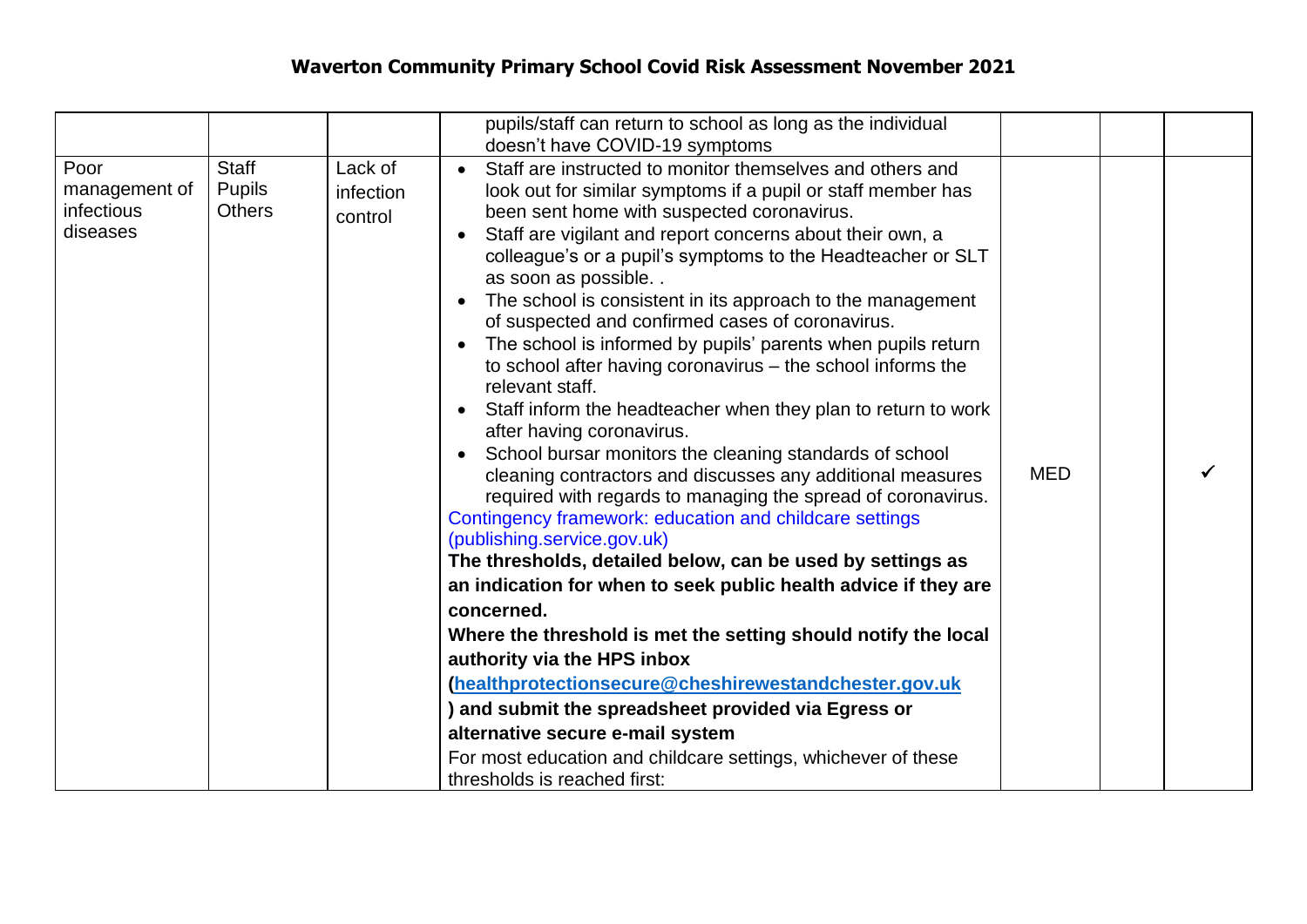|                                      |                                         |                            | $\triangleright$ 5 children, pupils, students or staff, who are likely to have<br>mixed closely, test positive for COVID-19 within a 10-day<br>period: or<br>$\triangleright$ 10% of children, pupils, students or staff who are likely to<br>have mixed closely test positive for COVID-19 within a 10-<br>day period<br>For special schools, residential settings, and settings that<br>$\bullet$<br>operate with 20 or fewer children, pupils, students and staff<br>at any one time:<br>All settings should seek public health advice if a pupil,<br>$\bullet$<br>student, child or staff member is admitted to hospital with<br>COVID-19 by phoning the DfE helpline (0800 046 8687,<br>option 1), or in line with other local arrangements.<br>Hospitalisation could indicate increased severity of illness or<br>a new variant of concern. Settings may be offered public<br>health support in managing risk assessments and<br>communicating with staff and parents.<br>Settings may wish to seek additional public health advice if<br>they are concerned about transmission in the setting. |            |  |
|--------------------------------------|-----------------------------------------|----------------------------|-------------------------------------------------------------------------------------------------------------------------------------------------------------------------------------------------------------------------------------------------------------------------------------------------------------------------------------------------------------------------------------------------------------------------------------------------------------------------------------------------------------------------------------------------------------------------------------------------------------------------------------------------------------------------------------------------------------------------------------------------------------------------------------------------------------------------------------------------------------------------------------------------------------------------------------------------------------------------------------------------------------------------------------------------------------------------------------------------------|------------|--|
| Lack of<br>communication             | Staff<br><b>Pupils</b><br><b>Others</b> | Unsafe<br><b>Practices</b> | The school staff reports immediately to the headteacher<br>about any cases of suspected coronavirus, even if they are<br>unsure.<br>The headteacher contacts the local HPT or follows the advice<br>$\bullet$<br>given and discusses if any further action needs to be taken.<br>Schools put into place any actions or precautions advised by<br>$\bullet$<br>their local HPT.<br>Schools keep staff and parents adequately updated about<br>$\bullet$<br>any changes to infection control procedures as necessary.                                                                                                                                                                                                                                                                                                                                                                                                                                                                                                                                                                                   | <b>MED</b> |  |
| Admitting<br>children into<br>school | <b>Pupils</b><br>Staff                  | Infection<br>Control       | In most cases, parents and carers will agree that a pupil with<br>symptoms should not attend the school, given the potential<br>risk to others. If a parent or carer insists on a pupil attending<br>your school, you can take the decision to refuse the pupil if,                                                                                                                                                                                                                                                                                                                                                                                                                                                                                                                                                                                                                                                                                                                                                                                                                                   | <b>MED</b> |  |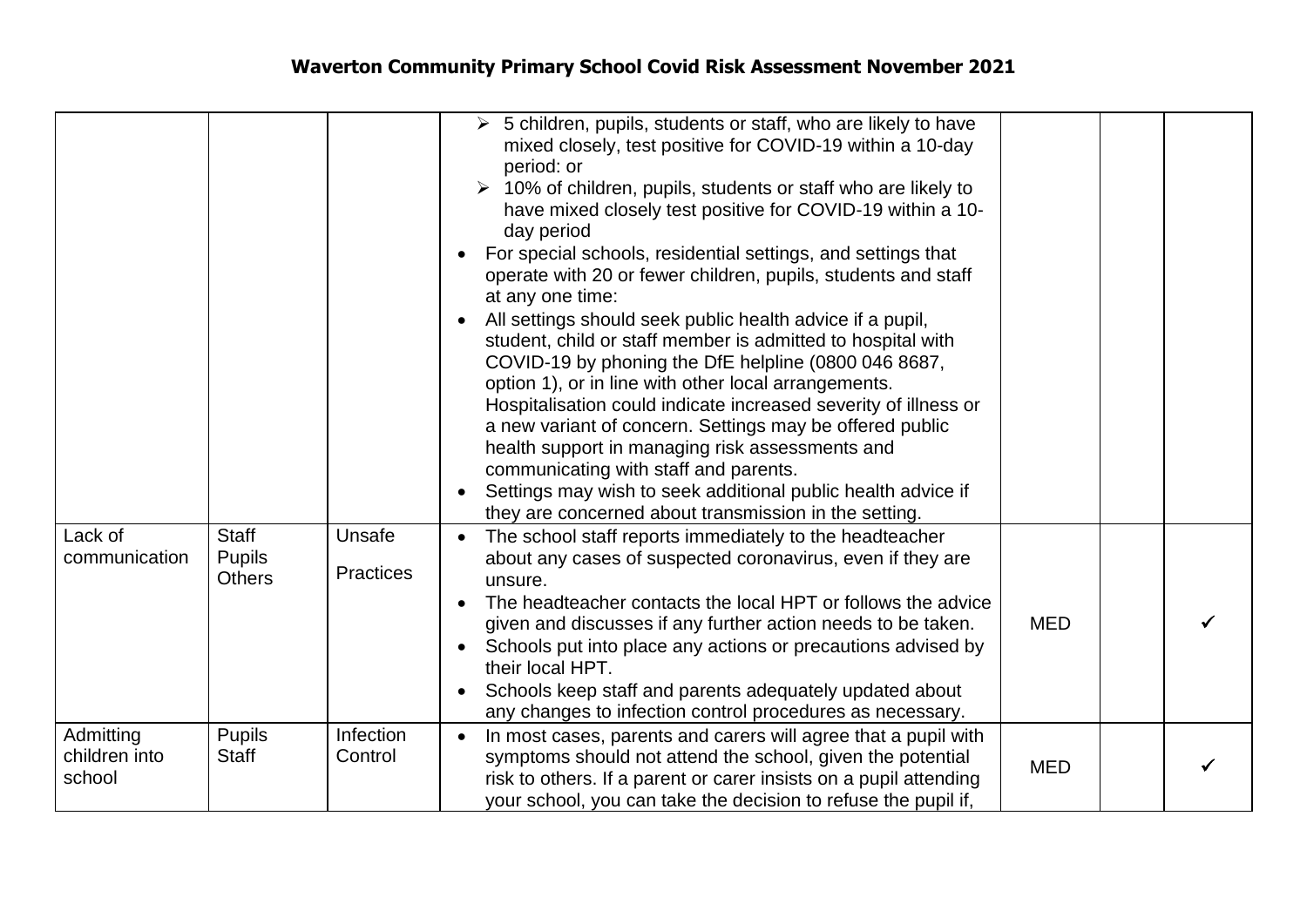| CEV children                       | <b>Pupils</b>                 | Infection            | in your reasonable judgement, it is necessary to protect other<br>pupils and staff from possible infection with COVID-19.<br>Your decision would need to be carefully considered in light<br>of all the circumstances and current public health advice.<br>All CEV children should attend their education setting unless                                                                                                                                                                                                                                                                                                                                                                                                                                                                                                                                                                                                                                                                                                                                                                                                                                                                                                |            |  |
|------------------------------------|-------------------------------|----------------------|-------------------------------------------------------------------------------------------------------------------------------------------------------------------------------------------------------------------------------------------------------------------------------------------------------------------------------------------------------------------------------------------------------------------------------------------------------------------------------------------------------------------------------------------------------------------------------------------------------------------------------------------------------------------------------------------------------------------------------------------------------------------------------------------------------------------------------------------------------------------------------------------------------------------------------------------------------------------------------------------------------------------------------------------------------------------------------------------------------------------------------------------------------------------------------------------------------------------------|------------|--|
|                                    | <b>Staff</b>                  | control              | they are one of the very small number of children under<br>paediatric or other specialist care who have been advised by<br>their GP or clinician not to attend                                                                                                                                                                                                                                                                                                                                                                                                                                                                                                                                                                                                                                                                                                                                                                                                                                                                                                                                                                                                                                                          | <b>MED</b> |  |
| Admitting<br>people into<br>school | <b>Pupils</b><br><b>Staff</b> | Infection<br>control | Pupils, staff and other adults should not come into school if<br>they have symptoms, have had a positive test result or have<br>been instructed to quarantine<br>Anyone staff or pupils within the school who appear to have<br>COVID-19 symptoms are sent home, advised to avoid using<br>public transport and, wherever possible, be collected by a<br>member of their family or household and to follow public<br>health advice<br>In the case of a pupil awaiting collection, they should be<br>taken to a room away from other pupils and supervised<br>If the member of staff is in close contact with the child then<br>they should wear appropriate PPE<br>A window should be opened for fresh air ventilation if<br>possible<br>Any rooms that have been used for this purpose should be<br>cleaned after they have left<br>As anyone within the household should follow the PHE<br>guidance for households with possible or confirmed COVID-<br>19 infection-Recommended LFD testing for a total of 10<br>consecutive days in addition to a PCR test (on day 3-5 after<br>first exposure) for pupil household contacts. A child can<br>continue to attend school if their results (PCR & LFD) are<br>negative | <b>MED</b> |  |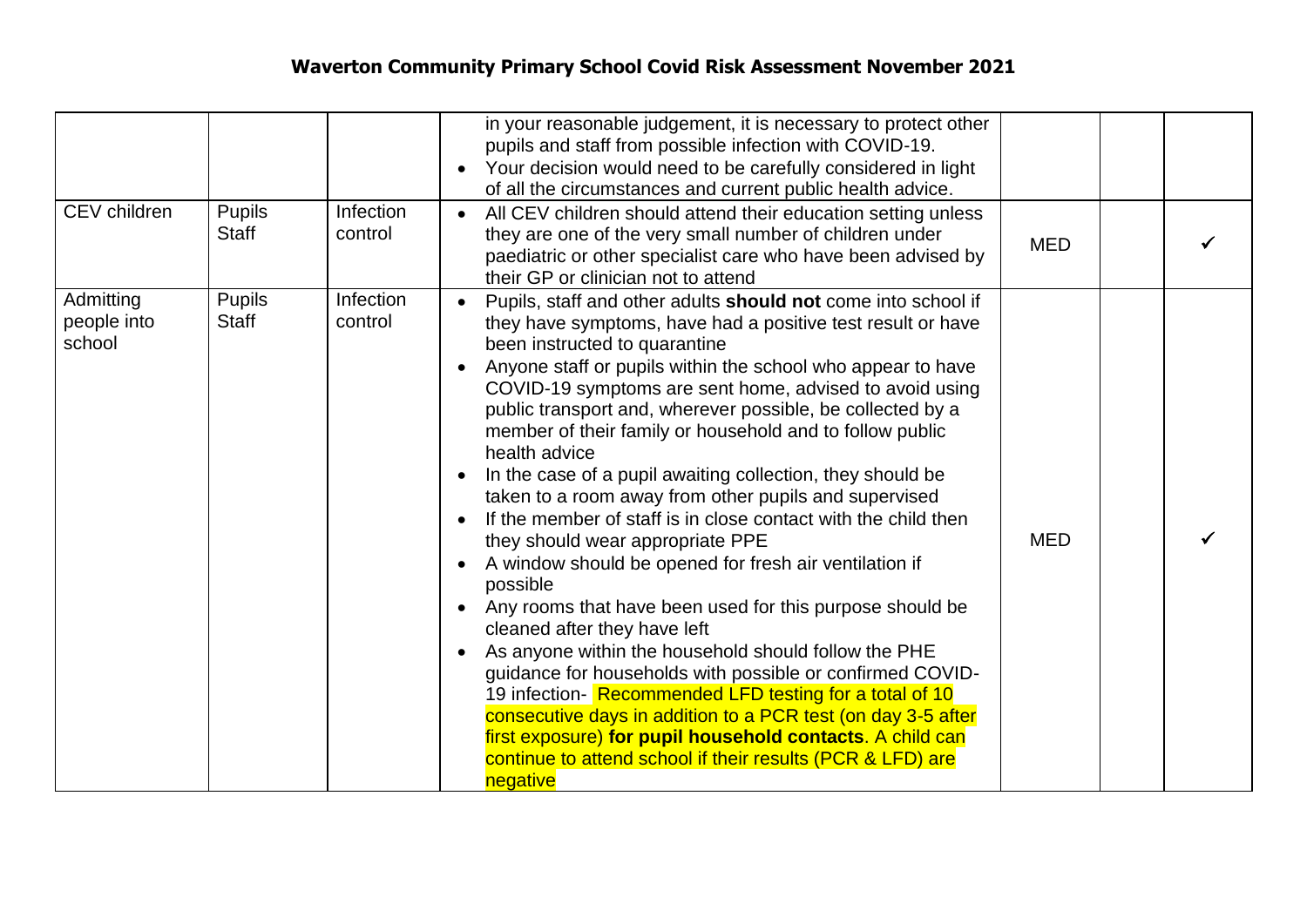| Staff CEV             | <b>Staff</b>           | Infection<br>control | CEV people are no longer advised to shield but may wish to<br>take extra precautions to protect themselves and to follow the<br>practical steps set out in the CEV guidance to minimise their<br>risk of exposure to the virus<br>Staff should attend their place of work if they cannot work<br>from home<br>The school will follow DHSC updated guidance<br>$\bullet$                                                                                                                                                                                                                                                                                                                                                                                                                                                                                                                                                                                                                                                                                                                                                                        | <b>MED</b> |  |
|-----------------------|------------------------|----------------------|------------------------------------------------------------------------------------------------------------------------------------------------------------------------------------------------------------------------------------------------------------------------------------------------------------------------------------------------------------------------------------------------------------------------------------------------------------------------------------------------------------------------------------------------------------------------------------------------------------------------------------------------------------------------------------------------------------------------------------------------------------------------------------------------------------------------------------------------------------------------------------------------------------------------------------------------------------------------------------------------------------------------------------------------------------------------------------------------------------------------------------------------|------------|--|
| Educational<br>visits | <b>Pupils</b><br>Staff | Financial<br>risk    | If booking new visits ensure that the school have adequate<br>$\bullet$<br>financial protection in place<br>Full risk assessments must be undertaken.<br>$\bullet$                                                                                                                                                                                                                                                                                                                                                                                                                                                                                                                                                                                                                                                                                                                                                                                                                                                                                                                                                                             | <b>MED</b> |  |
| Wraparound<br>care    | <b>Pupils</b>          | Infection<br>Control | WOSC now operating from scout hut shared with pre-school<br>$\bullet$<br>Children no longer have to be separated into class groups<br>when in attendance at the club<br>WOSC can offer provision to all children, without restriction<br>$\bullet$<br>on the reasons for which they may attend<br>WOSC staff are aware of control measures and ways of<br>$\bullet$<br>working – ie ventilation, handwashing, cleaning of surfaces,<br>respiratory hygiene<br>Enough staff available to meet the required ratio<br>$\bullet$<br>Any pupil who displays signs of being unwell, such as having<br>a cough, fever or a loss or change to their sense of smell or<br>taste is immediately placed office area where they will not<br>come into contact with others and are supervised at all times.<br>Parents called to collect as soon as possible<br>If threshold of cases is met within school(see above), extra<br>$\bullet$<br>measures put into place in club as described in contingency<br>plan. This may include segregating affected year groups from<br>each other, using screens, and if necessary moving back into<br>the school hall | <b>MED</b> |  |